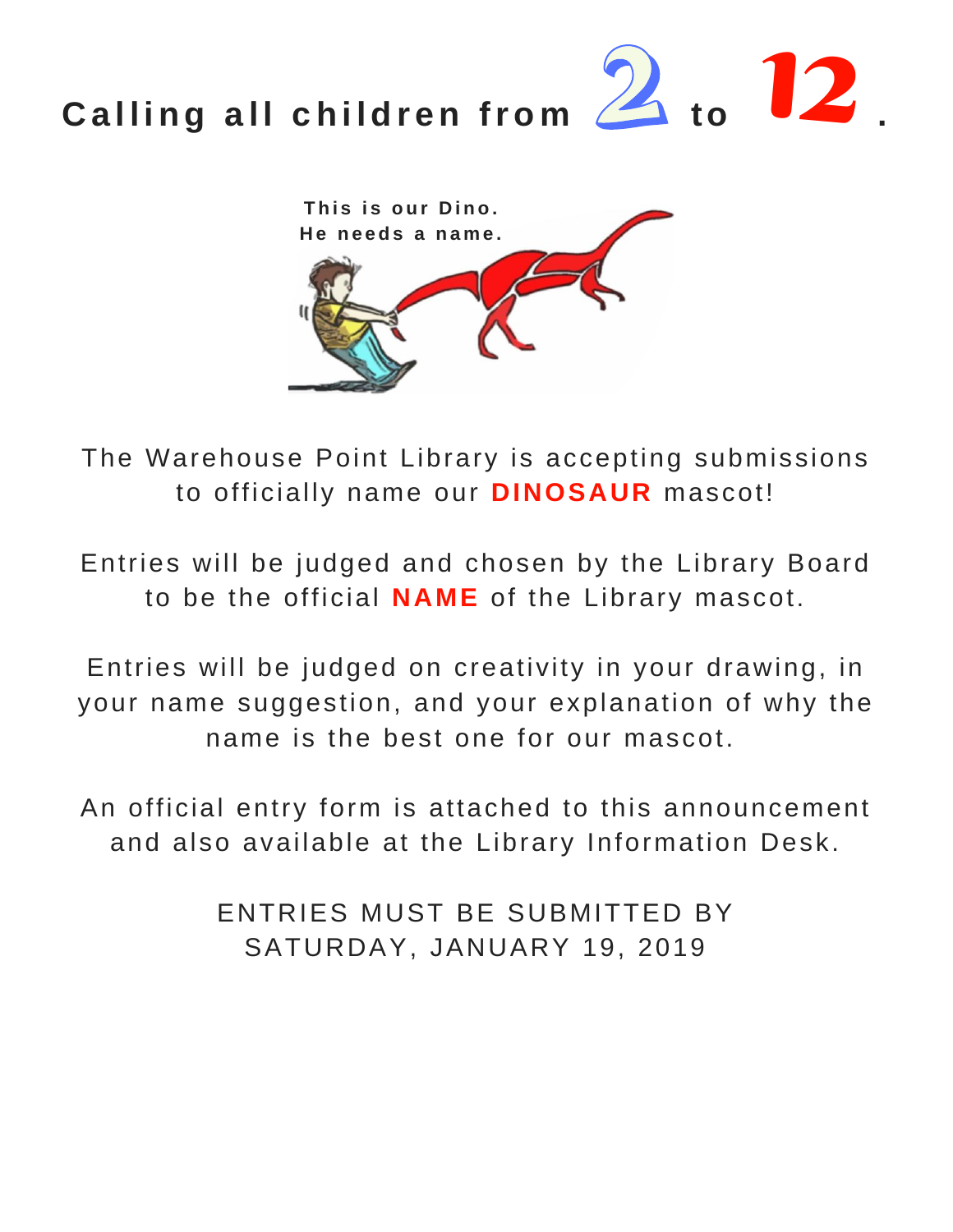## Name Our Dinosaur!



*The Library Association of Warehouse Point 107 Main Street, East Windsor CT*

Use your imagination, crayon, markers or any other media to draw your dinosaur and complete the form below.